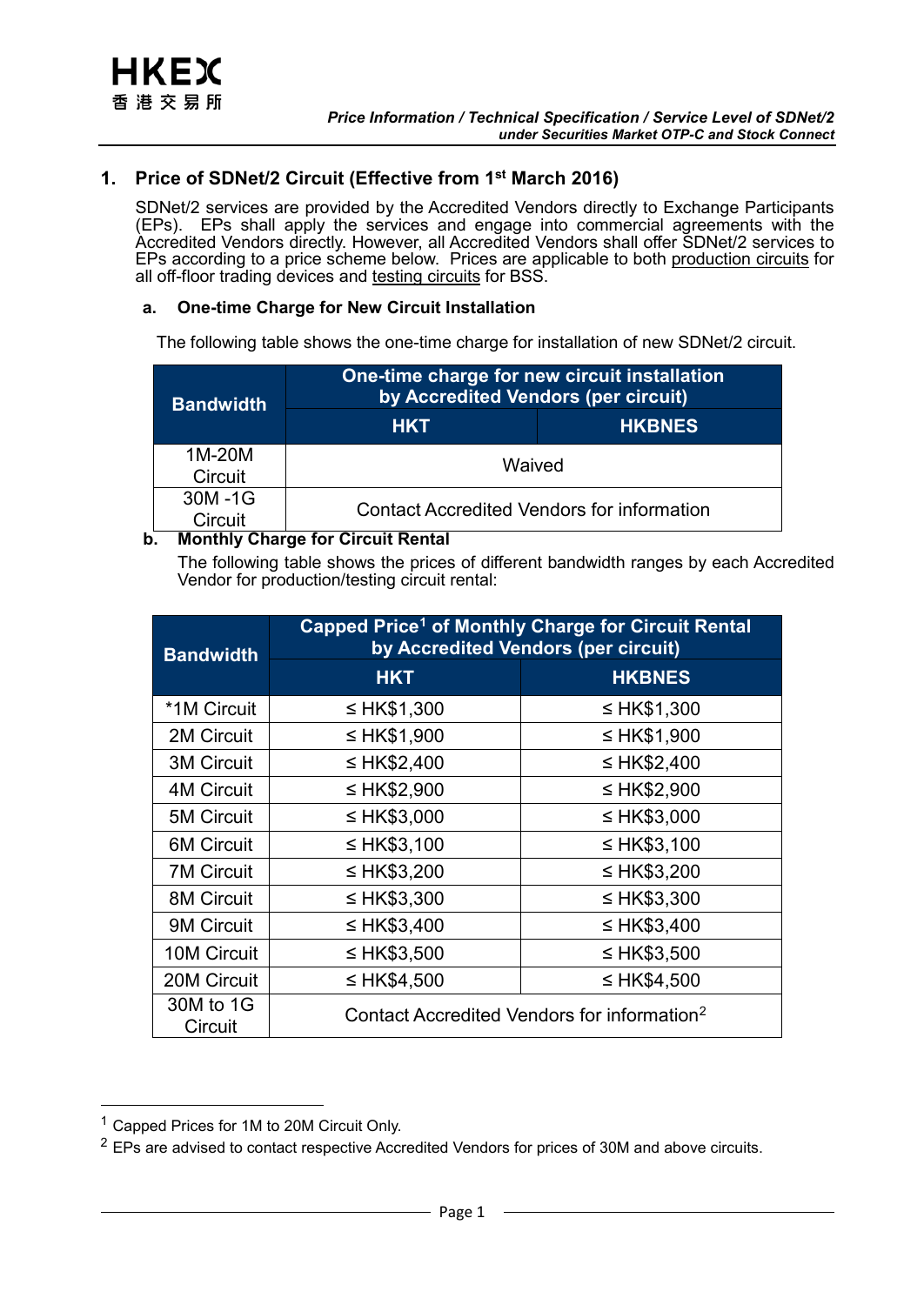

#### *Price Information / Technical Specification / Service Level of SDNet/2 under Securities Market OTP-C and Stock Connect*

*\* A minimum bandwidth of 1Mbps is required for BSS testing circuit. For Orion Central Gateway –Securities Market (OCG-C) connected to OTP-C, EPs should refer to the [Connectivity Guide HKEX Orion Central](https://www.hkex.com.hk/-/media/HKEX-Market/Services/Trading/Securities/Infrastructure/OCGC/HKEX_OCGC_Connectivity_Guide-(v3,-d-,0)-(20210917)-(clean).pdf?la=en)  Gateway – [Securities Market \(OCG-C\)](https://www.hkex.com.hk/-/media/HKEX-Market/Services/Trading/Securities/Infrastructure/OCGC/HKEX_OCGC_Connectivity_Guide-(v3,-d-,0)-(20210917)-(clean).pdf?la=en) to calculate the production circuit bandwidth based on number of throttles and connection to HKEX Orion Market Data Platform – Securities Market (OMD-C). For China Connect Central Gateway (CCCG) connected to CSC, EPs should refer to the [Connectivity Guide HKEX](https://www.hkex.com.hk/-/media/HKEX-Market/Mutual-Market/Stock-Connect/Reference-Materials/Technical-Documents/CCCG-Specifications/HKEX_CCCG_Connectivity_Guide.pdf?la=en)  [China Connect Central Platform](https://www.hkex.com.hk/-/media/HKEX-Market/Mutual-Market/Stock-Connect/Reference-Materials/Technical-Documents/CCCG-Specifications/HKEX_CCCG_Connectivity_Guide.pdf?la=en) to calculate the production circuit bandwidth based on number of throttles and connection to HKEX Orion Market Data Platform – China Connect (Securities) (OMD-CC). EPs may request to upgrade the bandwidth on a needed basis. Therefore, the above tables show the capped price of different bandwidth ranges.*

### **c. One-time Charge for Circuit Bandwidth Upgrade/Downgrade /Reconfiguration/ Relocation/Standby service**

The following table shows the charges by each Accredited Vendor for circuit bandwidth upgrade/ downgrade/ reconfiguration/internal relocation/external relocation/standby service:

| <b>Service</b>                                                                                                                                                                                                                         | <b>Capped Price<sup>3</sup> of One-time Charge (1-20M</b><br>$Circuit)^4$<br>by Accredited Vendors (per circuit) |                                                                                                                                                                                                         |  |
|----------------------------------------------------------------------------------------------------------------------------------------------------------------------------------------------------------------------------------------|------------------------------------------------------------------------------------------------------------------|---------------------------------------------------------------------------------------------------------------------------------------------------------------------------------------------------------|--|
|                                                                                                                                                                                                                                        | <b>HKT</b>                                                                                                       | <b>HKBNES</b>                                                                                                                                                                                           |  |
| Circuit Bandwidth Upgrade<br>/Downgrade Charge                                                                                                                                                                                         | HK\$1,500                                                                                                        | HK\$1,500                                                                                                                                                                                               |  |
| Reconfiguration                                                                                                                                                                                                                        | HK\$1,500                                                                                                        | HK\$1,500                                                                                                                                                                                               |  |
| Internal Relocation <sup>5</sup>                                                                                                                                                                                                       | HK\$1,500                                                                                                        | HK\$1,500                                                                                                                                                                                               |  |
| <b>External Relocation (different</b><br>building)                                                                                                                                                                                     | HK\$5,000                                                                                                        | HK\$5,000                                                                                                                                                                                               |  |
| Standby-service Charge<br>(minimum two hours)<br>Office hours<br>i.<br>Monday - Friday 09:00am -<br>09:00pm<br>Saturday 09:00am to<br>$\qquad \qquad \blacksquare$<br>01:00pm<br>ii.<br>Non office hours and Public<br><b>Holidays</b> | HK\$2,000 per hour<br>(minimum 2 hours)<br>HK\$2,000 for subsequent<br>$\qquad \qquad \blacksquare$<br>hour      | Office hours: HK\$1,800 per<br>$\overline{\phantom{m}}$<br>hour (minimum 2 hours)<br>Non office hours and Public<br>$\overline{\phantom{a}}$<br>Holiday: HK\$3,000 per hour<br><u>(minimum 2 hours)</u> |  |

-

<span id="page-1-0"></span><sup>3</sup> Capped Prices for 1M to 20M Circuit Only.

<span id="page-1-1"></span><sup>&</sup>lt;sup>4</sup> EPs are advised to contact respective Accredited Vendors for prices of 30M and above circuits.

<span id="page-1-2"></span><sup>5</sup> Relocation of circuit within the same building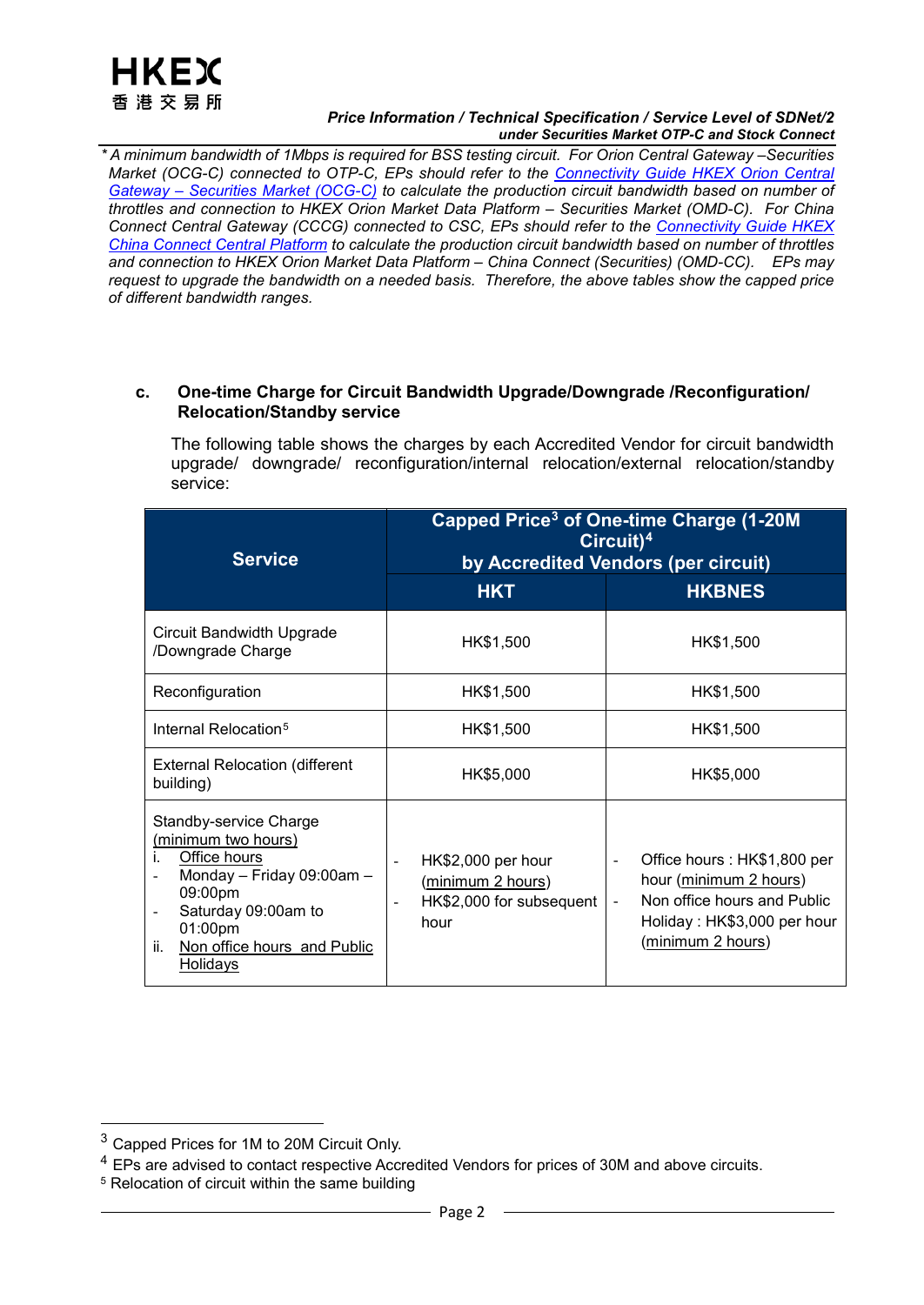# **d. Minimum Subscription Period and Termination Notice**

For all SDNet/2 circuits, a minimum subscription period and advance termination notice are applicable.

| Minimum Subscription Period | 3 months |
|-----------------------------|----------|
| Advance Termination Notice  | 1 month  |

EPs should aware the terms and conditions for circuit subscription may vary among Accredited Vendors. For details, please contact the Accredited Vendors.

*Note:All prices provided in this document are intended for general reference purpose only. EPs are advised to contact the respective Accredited Vendors for more information on prices and subscription terms.*

# **2. Technical Specifications of SDNet/2**

SDNet/2 services provided by all Accredited Vendors will meet the technical specifications set out by HKEX. The following paragraphs highlight the key technical specifications of SDNet/2.

#### **a. Round-trip End-to-End Network Latency**

The average end-to-end round trip latency of the circuits provided by the Accredited Vendors will be less than or equal to 1.5 milliseconds<sup>[6](#page-2-0)</sup> from below listed districts in Hong Kong SAR to HKEX's Data Centres in Hong Kong.

| <b>Region</b>           | <b>District</b>            |
|-------------------------|----------------------------|
|                         | <b>Central and Western</b> |
| <b>Hong Kong Island</b> | Wan Chai                   |
|                         | Eastern                    |
|                         | Southern                   |
|                         | Yau Tsim Mong              |
|                         | Sham Shui Po               |
| Kowloon                 | <b>Kowloon City</b>        |
|                         | Wong Tai Sin               |
|                         | Kwun Tong                  |
|                         | <b>Kwai Tsing</b>          |
|                         | <b>Tsuen Wan</b>           |
| <b>New Territories</b>  | Tai Po                     |
|                         | Sha Tin                    |
|                         | Sai Kung                   |

<span id="page-2-0"></span><sup>-</sup><sup>6</sup> The end-to-end latency is measured from the Accredited Vendor's access point in HKEX Hong Kong data centre to the participant's office.